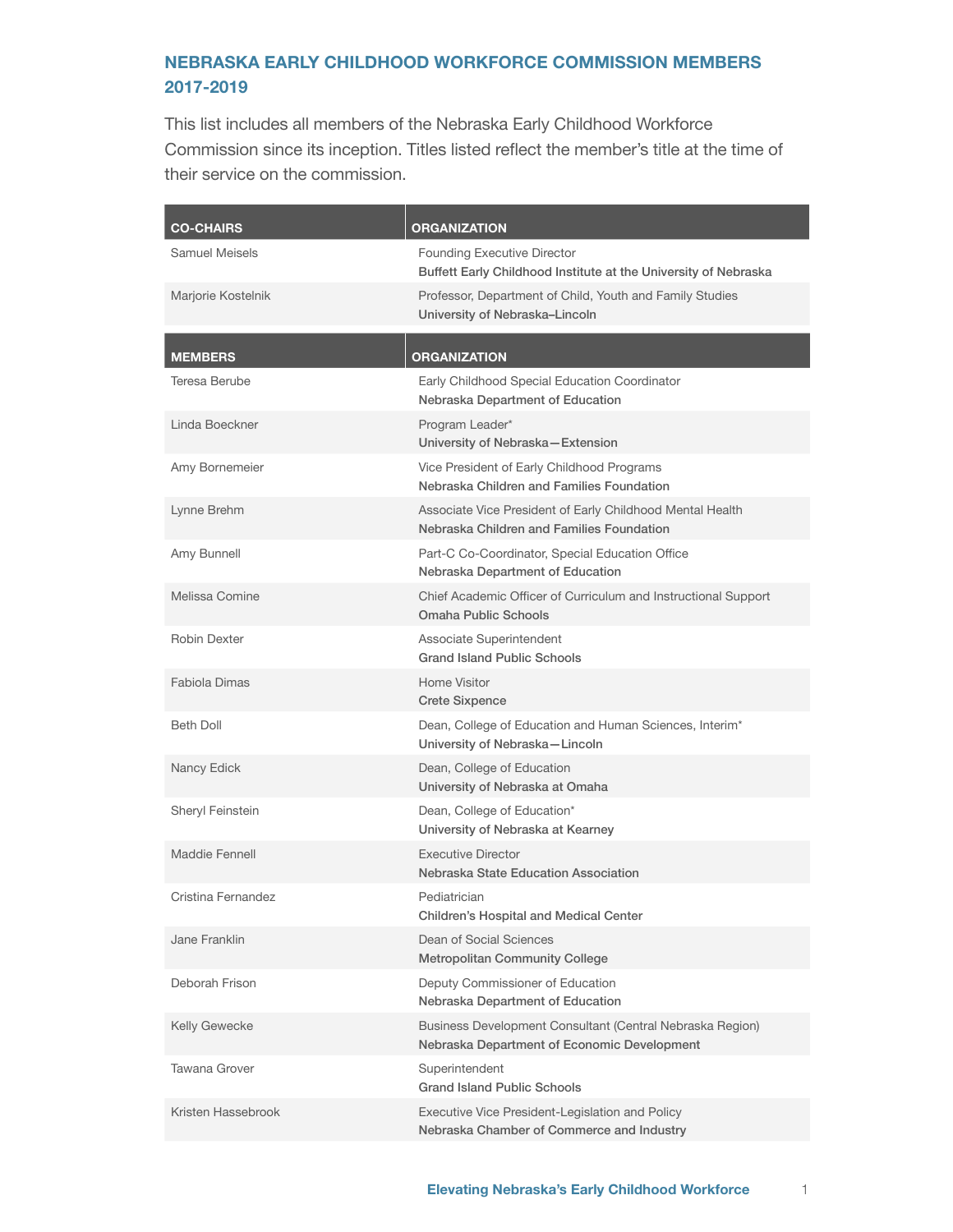| <b>MEMBERS</b>     | <b>ORGANIZATION</b>                                                                                                    |
|--------------------|------------------------------------------------------------------------------------------------------------------------|
| Melody Hobson      | Administrator of Office of Early Childhood<br>Nebraska Department of Education                                         |
| Nici Johnson       | Director of Community Connections in Early Childhood<br>Educational Service Unit 13 (Scottsbluff)                      |
| Sherri Jones       | Dean, College of Education and Human Sciences<br>University of Nebraska-Lincoln                                        |
| Sharon Katt        | Senior Administrator for Adult Program Services<br>Nebraska Department of Education                                    |
| Kelly Kiihne       | Owner/Operator<br>Kelly's Kids                                                                                         |
| Sarah Ann Kotchian | Vice President of Education and Early Childhood Policy*<br><b>Holland Children's Movement</b>                          |
| Catherine Lang     | Director<br>Nebraska Business Development Center, UNO                                                                  |
| Kathleen Lodl      | Associate Dean and State 4-H Program Leader<br>University of Nebraska-Extension                                        |
| David Ludwig       | <b>Executive Director</b><br>Nebraska Educational Service Unit Coordinating Council                                    |
| Joan Luebbers      | <b>Head Start State Collaboration Director</b><br>Nebraska Department of Education                                     |
| Kim Madsen         | Applied Sciences Professor-Family and Consumer Sciences<br><b>Chadron State College</b>                                |
| <b>Grace Mims</b>  | Dean, College of Education, Interim<br>University of Nebraska at Kearney                                               |
| Sara Morgan        | Administrator, Lifespan Health Services, Division of Public Health<br>Nebraska Department of Health and Human Services |
| James Powell       | Dean, School of Education<br><b>Chadron State College</b>                                                              |
| Jessie Rasmussen   | President<br><b>Buffett Early Childhood Fund</b>                                                                       |
| Sara Renken        | First Grade Teacher, Eagle Elementary School<br><b>Waverly School District 145</b>                                     |
| Carol Renner       | Associate Superintendent*<br><b>Kearney Public Schools</b>                                                             |
| <b>Jay Sears</b>   | Director of Instructional Advocacy<br>Nebraska State Education Association                                             |
| John Spatz         | <b>Executive Director</b><br>Nebraska Association of School Boards                                                     |
| Jane Stavem        | Associate Superintendent for Instruction*<br>Lincoln Public Schools                                                    |
| John Stinner       | Senator, District 48<br>Nebraska Legislature                                                                           |
| Mariah Stowe       | Owner/Operator<br>Splash of Color Child Care                                                                           |
| Michelle Suarez    | Early Childhood Developer<br>Prosper Lincoln                                                                           |
| Drew Theophilus    | Director*<br>Dividends Nebraska                                                                                        |